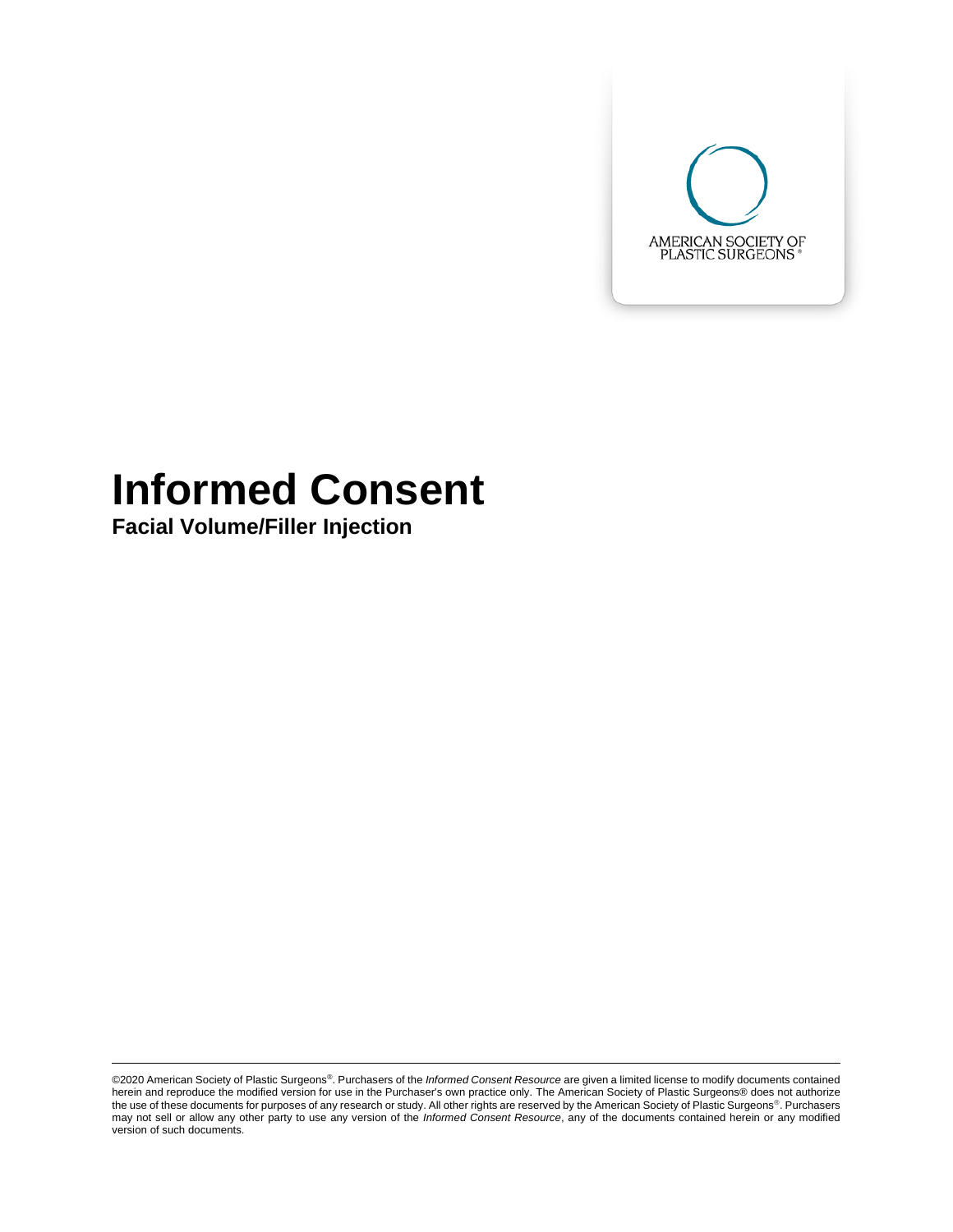

#### **INSTRUCTIONS**

This is an informed consent document to help you learn about facial filler injections. It will outline the risks and alternative treatments.

This document covers procedures that use the following:

**Sculptra**® – Sculptra<sup>®</sup> Aesthetic is a manmade material that uses poly-L-lactic acid. This is naturally absorbed by the body and works to replace lost collagen. Poly-L-lactic acid has been used for many years in dissolvable stitches. It helps to change some of the things that can cause your face to look old. It takes 6 to 8 weeks to see results. These results can last for up to 2 years. Side effects of Sculptra® Aesthetic may include discomfort at the injection site, redness, bruising, bleeding, itching, and swelling. Other side effects may include small lumps under the skin that you might notice if you press the treated area. Larger lumps may form later, after your treatment. These may or may not be inflamed and may change your skin color. A clinical study indicated that the number of small and large lumps was low and most of these went away without treatment.

\_\_\_**Radiesse**® – Radiesse® is an injectable filler made of smooth calcium hydroxylapatite (CaHA) microspheres in a gel carrier. Radiesse® is injected under the skin. It instantly fixes facial wrinkles. Over time, your body absorbs the gel, allowing collagen to slowly form where it was injected. Studies show that the results last for a year or more in most people. These results are long-lasting but not permanent. The CaHA microspheres naturally break down over time in your body.

**Bellafill**<sup>®</sup> – Bellafill<sup>®</sup> improves nasolabial folds (folds near your mouth and nose). If you are over 21 years, it can also be used to treat bad acne scars on your cheeks (that is, moderate to severe acne scars formed from wasted tissue). You should not use Bellafill® if you have had a positive reaction to the Bellafill® Skin Test, have a bleeding disorder, or if you likely to form thick scars. You should not use Bellafill® if you have a history of severe allergies, have known cow collagen allergies, or are allergic to lidocaine. You may have temporary swelling, redness, pain, bruising, lumps/bumps, itching, and changes in skin color where you've been treated with Bellafill®. These side effects usually go away within a week. You may develop lumps or bumps more than a month after treatment and these lumps may not go away. It is rare, but you might also have a rash or itching more than 48 hours after treatment. You might also notice continued swelling or redness, lumps/bumps, or acne around the area that's been treated. You may also feel more sensitive in the area that has been treated. It is rare, but you may develop small bumps called "granulomas." If you do, you may need more treatment. Tell your plastic surgeon at once if you notice anything unusual with your skin in the area that's been treated. This treatment is generally considered safe for up to 5 years based on a 5-year Post Approval Study with 1,008 patients.

**\_\_\_\_\_\_\_\_\_\_\_\_\_** - There may be new facial volume/injection fillers in the future. Check with your doctor about their FDA approval and safety. Treatments like this are not permanent. Ask your doctor how long each treatment might last. You should also talk to your doctor about what you can reasonably expect from each treatment and how it might affect how you look.

It is important that you read the whole document carefully. Please initial each page. Doing so means you have read the page. Signing the consent agreement means that you agree to the surgery that you have talked about with your plastic surgeon.

#### **GENERAL INFORMATION**

Filler injections are different for every patient, depending on his or her needs. These treatments can be done to parts of the face, like the eyelids, forehead, and lips. Fillers do not stop you from aging. However, they can temporarily smooth out wrinkles and make dents in your skin look less obvious.

Filler injections can be done on their own or combined with other treatments such as Botulina Toxin A (BTA). They can also be done along with a surgery. To make them less painful, filler injections need to be

**Page 1 of 7 \_\_\_\_\_\_\_ Patient Initials** ©2020 American Society of Plastic Surgeons®

This form is for reference purposes only. It is a general guideline and not a statement of standard of care. Rather, this form should be edited and amended to reflect policy requirements of your practice site(s), CMS and Joint Commission requirements, if applicable, and legal requirements of your individual states. The ASPS does not certify that this form, or any modified version of this form, meets the requirements to obtain informed consent for this procedure in the jurisdiction of your practice.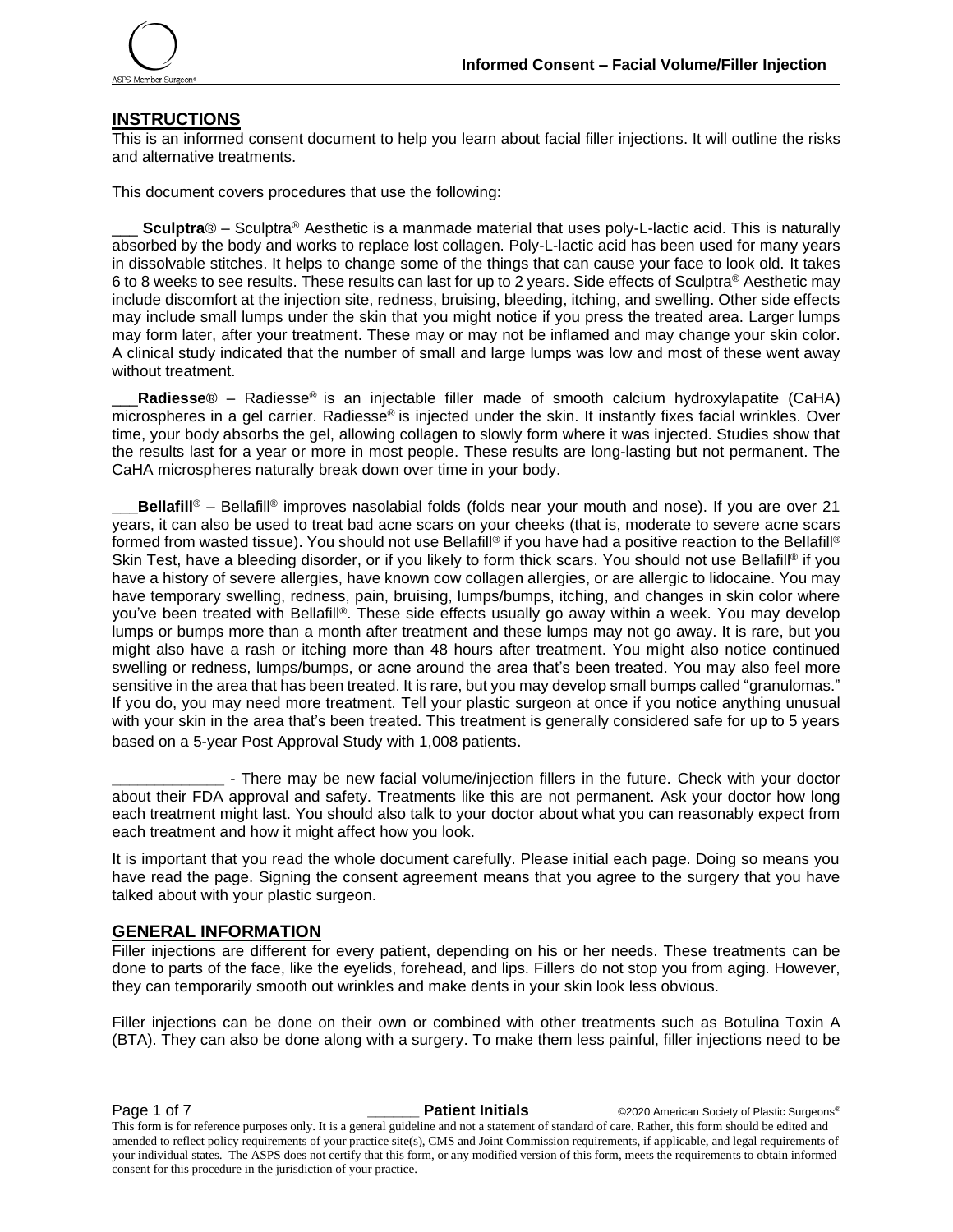done with a nerve block or local anesthetic. If you use a soft tissue filler, you may have some temporary swelling, redness, and needle marks, which will go away after a few days.

Fillers are not permanent. You'll need to have more treatment to see the same results over time. Your body will slowly absorb the fillers. How long this takes and how long the results last will vary for every person.

#### **OTHER TREATMENTS**

There are other ways to treat wrinkles and dents in your face. You can also choose to not to have any treatment. Other treatment options are laser treatment, chemical skin peels, skin resurfacing, or other skin procedures. You might also choose a different type of tissue filler. Another option includes surgery like a blepharoplasty (eyelid lift), face lift, or brow lift. All treatments have their own risks and potential problems.

### **RISKS OF FACIAL VOLUME/FILLER INJECTIONS**

Every procedure has risks. It is important that you understand the risks and the possible problems that can result from them. All procedures have limits. Choosing to have a procedure means comparing the risks and benefits. Most patients do not face the issues you'll learn about, but you must talk about them with your plastic surgeon. Make sure you understand the risks and possible outcomes of facial volume/filler injections.

### **SPECIFIC RISKS OF FACIAL VOLUME/FILLER INJECTIONS**

#### **Bleeding and Bruising:**

Although it is rare, you may have bleeding after a filler injection or if local anesthesia is used for your treatment. You might see bruising or your blood vessels might be injured. If you have bleeding problems, you might need emergency treatment or surgery. You are more likely to bleed if you take certain medications and supplements. These include aspirin, anti-inflammatory medications, platelet inhibitors, anticoagulants, vitamin E, ginkgo biloba, and other herbs and homeopathic remedies. Be sure to tell your doctor about every medication you're taking.

#### **Swelling:**

It's normal to have some swelling (edema) after getting your injections. This usually goes away after a few days. If the swelling doesn't go away within a week, you may need more treatment. Swelling around your lower eyelid may last for a longer time.

#### **Pain:**

You may have some pain or discomfort after an injection. It usually doesn't last very long. It is rare to have pain that lasts.

#### **Needle Marks:**

It's normal to have some visible needle marks after an injection. These usually go away after a few days.

#### **Acne-Like Skin Eruptions:**

You might notice small bumps that look like pimples (called "acneiform skin eruptions") after getting a filler injection. These usually go away within a few days.

### **Skin Sensitivity:**

You might have a skin rash, itching, tenderness, and swelling after your injections. After treatment, you should be careful to protect your skin until the swelling or redness goes away. Avoid getting too much sun. Don't use UV lamps. Avoid really cold weather. If you are thinking about getting laser treatment, chemical skin peels, or any other skin procedure after filler treatment, you may want to wait. If you've had treatments like this recently and your skin hasn't fully healed, you could have more swelling, bruising, or redness from the injections. You might have problems with your skin or lips.

**Page 2 of 7 Patient Initials COVID-2020** American Society of Plastic Surgeons®

This form is for reference purposes only. It is a general guideline and not a statement of standard of care. Rather, this form should be edited and amended to reflect policy requirements of your practice site(s), CMS and Joint Commission requirements, if applicable, and legal requirements of your individual states. The ASPS does not certify that this form, or any modified version of this form, meets the requirements to obtain informed consent for this procedure in the jurisdiction of your practice.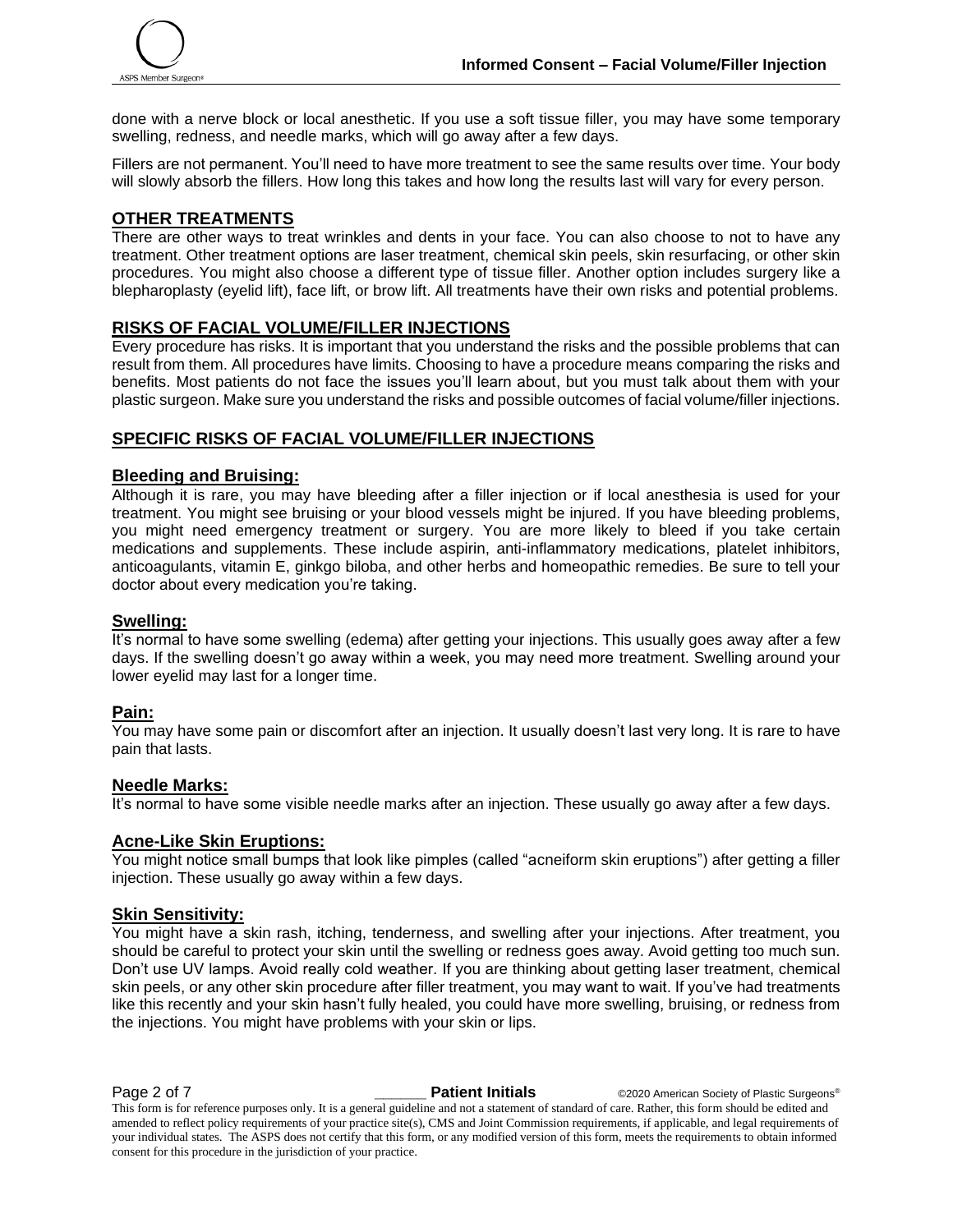

#### **Skin Loss:**

It's rare but possible that filler might be injected into your blood vessels instead of under the skin. If this happens, you might develop a bubble or clot in your blood vessels (embolization). This may reduce or stop blood flow to your skin, which could lead to skin loss. If this happens, the skin in that area could get very pale or become fully white and could hurt a lot. If you notice anything like this, tell your doctor at once. You may need more treatment to fix the blood flow and prevent skin loss.

#### **Erythema (Skin Redness):**

It's normal for your skin to be red for a few days after the procedure.

#### **Vision Abnormalities:**

In rare cases, you might have problems with your eyesight or even blindness after a filler injection.

#### **Infection:**

It is rare but possible to get a bacterial, fungal, or viral infection after getting a filler injection. Herpes simplex virus infections can develop near the mouth after a filler treatment. This may happen to both individuals with a history of herpes simplex virus infections and those with no known history of it. Prescribed medicine must be taken both before and after treatment to prevent infection from this virus. If you get any type of skin infection, you may need more treatment including antibiotics.

#### **Stroke:**

In rare cases, filler injections can block the oxygen going to your brain, causing a stroke.

#### **Under/Over Correction:**

Soft tissue filler injections to fix wrinkles and problems with the shape of your face may not give you the results you want. The amount of correction made may be less or more. Each person's tissue injection filler process is different and cannot be controlled in the same way. If under-correction occurs, you may be asked to go in for more filler injections.

#### **Asymmetry:**

Everyone's face is different on each side. This asymmetry is normal. It may not be possible to get or maintain perfect symmetry with tissue filler injections. Each side of your face might react differently to the treatment. You may need more injections to fix this.

#### **Damage to Deeper Structures:**

Injections might injure your nerves, blood vessels, muscles, and other structures. The risk of this happening depends on the type of treatment. Injuries to deeper structures may be temporary or permanent.

#### **Skin Lumps:**

You might notice lumps in your skin after a filler injection. This is likely to go away over time. Some people may feel the injected tissue filler material for a long period of time.

#### **Visible Tissue Filler Material:**

If your skin is very thin, you might see the injected tissue filler material under the skin.

#### **Granulomas:**

It's rare, but you might develop painful bumps in your skin and deeper tissues (called "granulomas") after a filler injection. If you see these, you might need more treatment, like surgery. Don't use fillers in areas where you have swelling or an infection. Do not get an injection if you have cysts, pimples, rashes, or hives.

**Page 3 of 7** *Patient Initials* **CO2020 American Society of Plastic Surgeons<sup>®</sup>** 

This form is for reference purposes only. It is a general guideline and not a statement of standard of care. Rather, this form should be edited and amended to reflect policy requirements of your practice site(s), CMS and Joint Commission requirements, if applicable, and legal requirements of your individual states. The ASPS does not certify that this form, or any modified version of this form, meets the requirements to obtain informed consent for this procedure in the jurisdiction of your practice.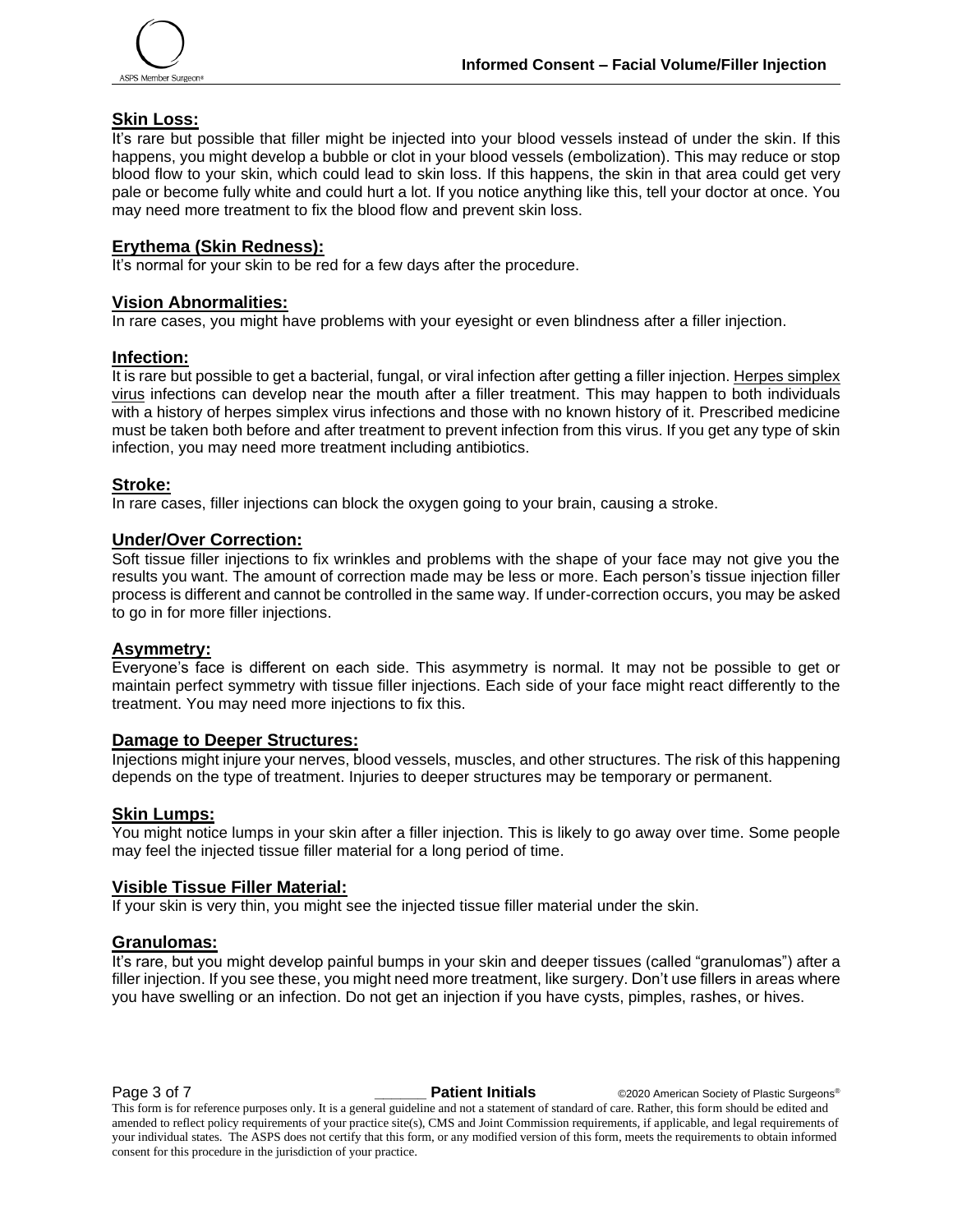

#### **Migration of Filler:**

The filler may move from the original injection site. This may make the area around it look puffy or full. There may also be other side effects.

#### **Leakage or Rupture of the Filler Material:**

It's rare for the filler material to leak or burst through the skin where it's been injected. This may be caused by a bad reaction or by an infection.

#### **Skin Necrosis (Tissue Death):**

It is very rare for your skin and deeper soft tissues to be damaged after injections. Skin loss can form scars. If this happens, you may need more treatments or surgery.

#### **Open or Draining Wounds:**

In rare cases, the filler material may cause an infection (biofilm formation) in your body. Your skin or tissue may die from a blocked blood vessel. This might result in less blood flow causing you to heal poorly.

#### **Allergic Reactions and Hypersensitivity:**

It's possible to be allergic to the materials used in filler injections. These allergies can be very serious and may even lead to death. You shouldn't use fillers if you have a history of bad allergies, including multiple allergies, allergies resulting in shock (anaphylaxis), or allergies to gram-positive bacterial proteins. Having a severe allergic reaction is rare, but it can happen. If you have an allergic reaction, you may need more treatment. If you choose fillers like Bellafill, you will need to be tested for allergies.

#### **Drug and Local Anesthetic Reactions:**

It's possible to have a reaction to the local anesthetic or the epinephrine used in the procedure. You may develop a sensory nerve block. These reactions may include feeling light-headed, having a fast heartbeat (tachycardia), or fainting. If this happens, you may need more treatment.

## **Antibodies to Fillers:**

Your body may produce antibodies to the filler. If it does, the results of future filler injections may be less effective. You may also experience a reaction to other filler injections in the future. We don't yet know if there are any other health risks caused by these antibodies.

#### **Accidental Intra-Vascular Injection:**

In rare cases, fillers could accidentally be injected into your blood vessels instead of under your skin. This might block blood flow. Blocked blood flow to the face can cause skin loss or make the tissue die. Blocked blood flow to your eye can affect your vision or cause blindness. Scientists are still learning about the risks and consequences of accidentally injecting fillers into the blood stream. That means we can't predict what might happen after an injection.

#### **Scars:**

If you tend to scar easily or are likely to develop noticeable scars (keloids or hypertrophic scars), you shouldn't get filler injections.

#### **Poor Results:**

Filler injections alone may not give you the results you want when it comes to fixing wrinkles or dents in your skin and face. You might not have a good response to the treatment. You may need more injections. You may also need surgery or other treatments to get the results you want.

#### **Unknown Risks:**

We don't know the long-term effects of using tissue fillers beyond one year. We might learn about other risks or problems caused by using tissue fillers in the future.

**Page 4 of 7 Patient Initials CO2020 American Society of Plastic Surgeons®** This form is for reference purposes only. It is a general guideline and not a statement of standard of care. Rather, this form should be edited and amended to reflect policy requirements of your practice site(s), CMS and Joint Commission requirements, if applicable, and legal requirements of your individual states. The ASPS does not certify that this form, or any modified version of this form, meets the requirements to obtain informed consent for this procedure in the jurisdiction of your practice.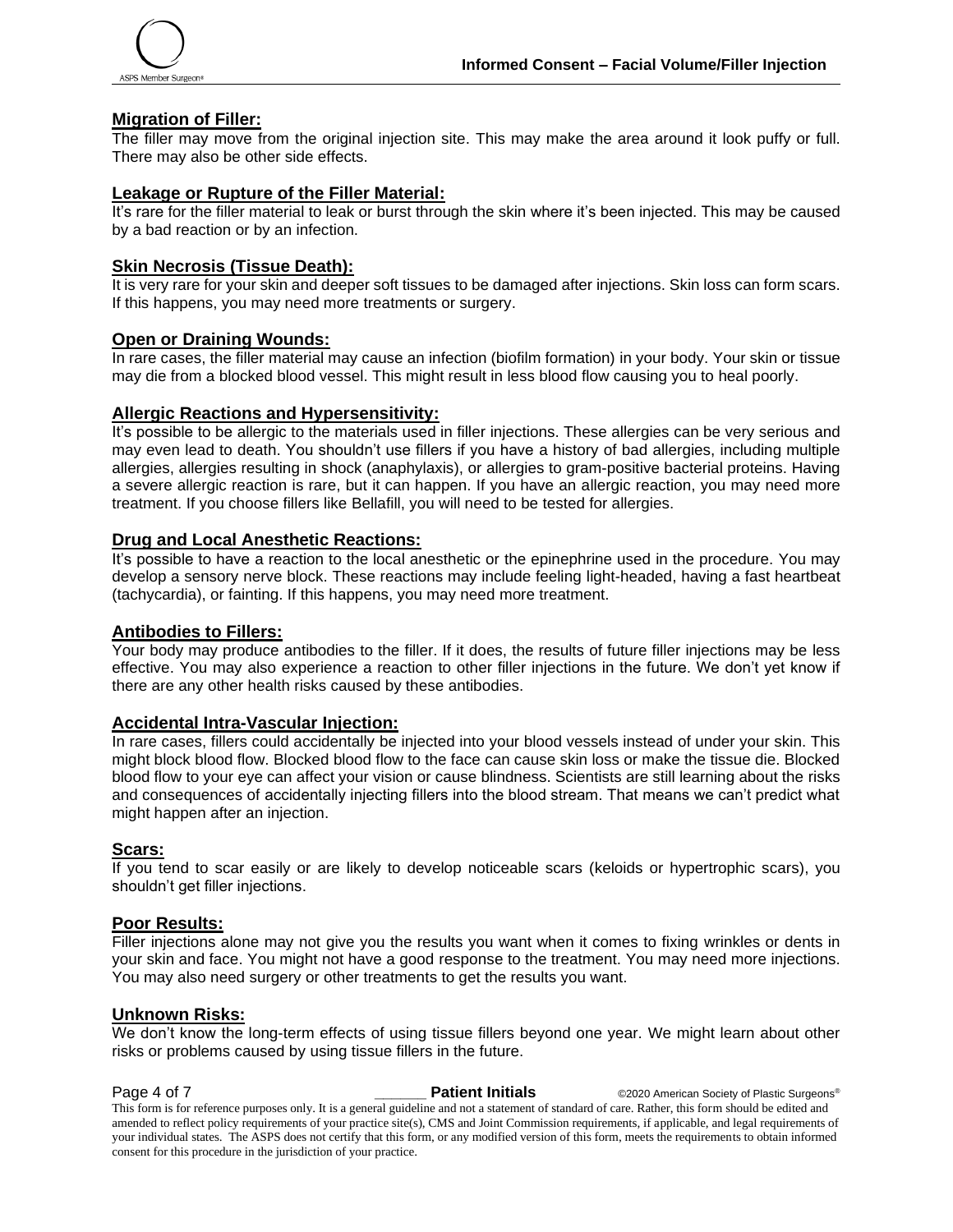

#### **Pregnancy and Nursing Mothers:**

There are no animal studies to determine whether using tissue fillers can hurt a developing baby. We don't know if tissue fillers or the substances that are created in the body when fillers are broken down appear in human milk. Pregnant women and nursing mothers shouldn't get tissue filler treatments.

#### **Drug Interactions:**

We don't know if tissue fillers react with any other drugs in the body.

#### **Long-Term Effects:**

Facial volume/filler injections won't fix your wrinkles or dents in your skin forever. Over time, your body will slowly absorb most filler material and your wrinkles will come back. You have to get more injections to keep seeing results. You will see other changes to your face and eyelids with time, owing to natural processes like aging, weight loss or gain, sun exposure, or other factors not related to filler injections. To keep looking the way you want to, you might need surgery or other treatments in the future. Volume/filler injections do not stop you from aging. They won't permanently tighten your skin.

#### **Additional Treatment:**

Many things can affect the results of your filler injections. Even though the risks and problems described here are rare, they sometimes happen to people who get facial volume/filler injections. You may have other problems and risks. These are even more rare. If you have problems after your procedure, you may need more treatment or surgery. Although most people will see good results, there is no guarantee for the results.

#### **GENERAL WARNING**

Dermal fillers should NOT be used if you have any of the issues listed here:

- Skin is infected or swollen. You should have your soft tissue filler injection only after the swelling is under control.
- Skin is prone to scarring (keloids) and/or thick scarring (hypertrophic scars)
- Known bleeding disorder
- History of severe allergies or shock
- Known allergy to collagen or eggs
- Known allergy to any animal product
- Known allergy to lidocaine
- Known allergy to any bacteria

Although surgery can remove these fillers, there is a risk to having any surgery. It may be difficult to remove the filler material.

As of now, there are no clinical studies on whether it's safe to continue to use tissue fillers for a long time.

We don't know if it's safe to use these products during pregnancy, while nursing, or if you're under 18 years old.

#### **DISCLAIMER**

Informed consent documents give you information about a surgery you are considering. These documents explain the risks of that surgery. They also discuss other treatment options, including not having surgery. This document is made after a full review of scientific literature and clinical practices. They describe a range of common risks and other forms of management of a disease.

**Page 5 of 7** *Patient Initials* **CO2020 American Society of Plastic Surgeons<sup>®</sup>** 

This form is for reference purposes only. It is a general guideline and not a statement of standard of care. Rather, this form should be edited and amended to reflect policy requirements of your practice site(s), CMS and Joint Commission requirements, if applicable, and legal requirements of your individual states. The ASPS does not certify that this form, or any modified version of this form, meets the requirements to obtain informed consent for this procedure in the jurisdiction of your practice.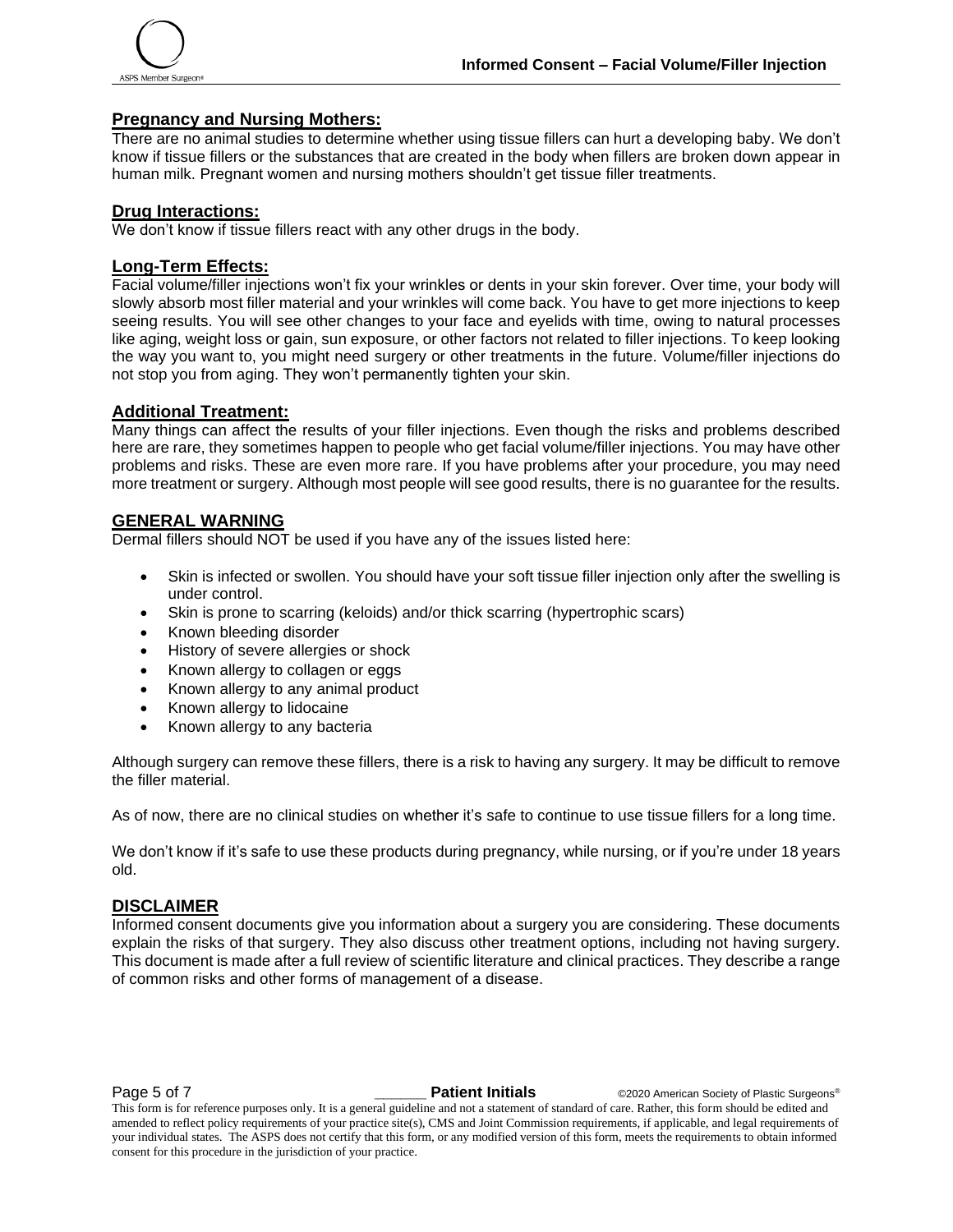

However, informed consent documents can't cover everything. Your plastic surgeon may give you more or different information. This may be based on the facts of your case.

Informed consent documents are not meant to define or serve as the standard of medical care. Standards of medical care are determined based on the facts involved in an individual case. They may change with advances in science and technology. They can also change with the way doctors practice medicine.

**It is important that you read the above information carefully and get all your questions answered before signing the consent agreement on the next page.**

**Page 6 of 7 \_\_\_\_\_\_ Patient Initials** ©2020 American Society of Plastic Surgeons®

This form is for reference purposes only. It is a general guideline and not a statement of standard of care. Rather, this form should be edited and amended to reflect policy requirements of your practice site(s), CMS and Joint Commission requirements, if applicable, and legal requirements of your individual states. The ASPS does not certify that this form, or any modified version of this form, meets the requirements to obtain informed consent for this procedure in the jurisdiction of your practice.